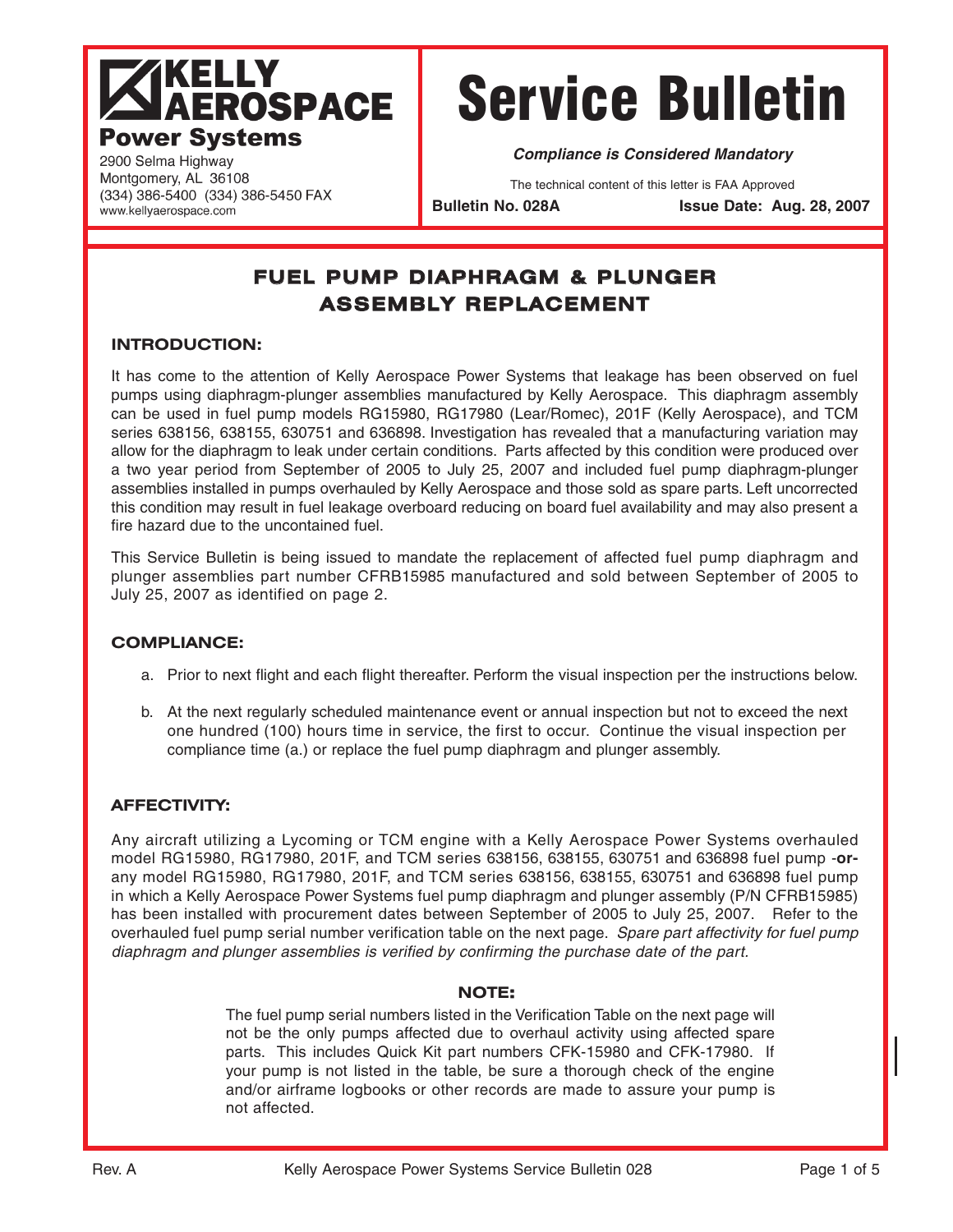#### **Fuel Pump Serial Number Verification (Crane Lear/Romec RG15980 & RG17980)**

| B-115  | B-2661        | B-5371 | B-7267        | B-9912    | C-2031   | $C-3518$ | C-5527         |
|--------|---------------|--------|---------------|-----------|----------|----------|----------------|
| B-196  | B-2706        | B-5247 | B-7571        | B-9933    | $C-2156$ | C-3528   | C-5677         |
| B-225  | <b>B-2888</b> | B-5463 | B-7600        | $C - 153$ | C-2171   | C-3577   | C-5694         |
| B-402  | B-2900        | B-5475 | B-7621        | C-220     | $C-2176$ | C-3651   | C-5706         |
| B-506  | B-2920        | B-5541 | B-7729        | C-224     | C-2200   | C-3681   | C-5710         |
| B-578  | B-2951        | B-5628 | B-7757        | C-226     | C-2204   | C-3719   | C-6022         |
| B-793  | B-2968        | B-5888 | B-7826        | C-264     | C-2226   | $C-3751$ | C-6144         |
| B-881  | B-3009        | B-5962 | B-7858        | $C - 411$ | C-2232   | C-3848   | C-7998         |
| B-885  | B-3050        | B-5983 | B-7924        | $C - 418$ | C-2246   | C-3856   | C-8426         |
| B-889  | B-3080        | B-5997 | B-8071        | C-490     | C-2248   | C-3907   | D-1237         |
| B-1085 | B-3126        | B-6097 | B-8195        | C-493     | C-2300   | C-3925   | D-2465         |
| B-1095 | B-3281        | B-6240 | B-8361        | $C - 519$ | C-2309   | C-3950   | D-6120         |
| B-1180 | B-3334        | B-6270 | B-8442        | C-583     | C-2403   | C-3982   | G-161          |
| B-1301 | B-3343        | B-6287 | B-8449        | C-597     | C-2435   | C-3989   | G-896          |
| B-1339 | B-3524        | B-6362 | B-8460        | $C - 711$ | C-2478   | C-4232   | G-2356         |
| B-1341 | B-3630        | B-6367 | B-8505        | $C - 741$ | C-2488   | C-4243   | L-2008         |
| B-1368 | B-3854        | B-6369 | B-8560        | C-790     | C-2623   | C-4244   | R-4757         |
| B-1405 | B-4011        | B-6395 | B-8589        | $C-1010$  | C-2630   | C-4393   | 179            |
| B-1455 | B-4037        | B-6452 | B-8611        | C-1093    | C-2822   | $C-4431$ | 3145           |
| B-1578 | B-4096        | B-6569 | B-8613        | C-1338    | C-2852   | C-4432   | 3972434        |
| B-1622 | B-4153        | B-6650 | B-8618        | $C-1351$  | C-2869   | C-4546   | 8743RL         |
| B-1646 | B-4164        | B-6672 | B-8629        | $C-1428$  | C-2942   | C-4572   | F-20589        |
| B-1862 | B-4184        | B-6673 | B-8672        | $C-1453$  | C-300I   | $C-4618$ | F-53470        |
| B-1862 | B-4341        | B-6743 | B-8685        | C-1503    | C-3030   | C-4716   | F-53812        |
| B-1877 | B-4425        | B-6800 | B-8750        | $C-1518$  | $C-3041$ | C-4781   | F-64670        |
| B-1882 | B-4583        | B-6808 | B-8894        | C-1530    | C-3071   | $C-4811$ | F-69116        |
| B-1952 | B-4683        | B-6832 | B-9093        | $C-1545$  | C-3194   | C-4836   | R-8148         |
| B-2102 | B-4867        | B-6850 | <b>B-9360</b> | $C-1572$  | C-3253   | C-4867   | R-58293        |
| B-2126 | B-4901        | B-6870 | B-9381        | $C-1812$  | C-3316   | C-4882   | <b>RS-7578</b> |
| B-2184 | B-4965        | B-6999 | B-9469        | C-1860    | C-3359   | $C-5051$ | RW1881         |
| B-2202 | B-5133        | B-7102 | B-9473        | $C-1895$  | C-3365   | $C-5241$ | SA-183         |
| B-2333 | B-5138        | B-7108 | B-9660        | C-1906    | C-3376   | C-5349   | $X-101$        |
| B-2408 | B-5197        | B-7177 | B-9849        | $C-1910$  | C-3406   | C-5438   |                |
| B-2585 | B-5205        | B-7234 | B-9892        | $C-2014$  | C-3496   | C-5442   |                |

### **(KAPS 201F)**

| IAN045FP | IAN049FP | IAN052FP | IEN013FP | IEN016FP | ILN007FP | JCN003FP | JCN008FP  |
|----------|----------|----------|----------|----------|----------|----------|-----------|
| IAN046FP | IAN050FP | IAN053FP | IEN014FP | IEN017FP | ILN008FP | JCN004FP | JEN001FP  |
| IAN047FP | IAN051FP | IAN054FP | IEN015FP | IKN001FP | JCN002FP | JCN005FP | JI NOO1FP |
| IAN048FP |          |          |          |          |          |          |           |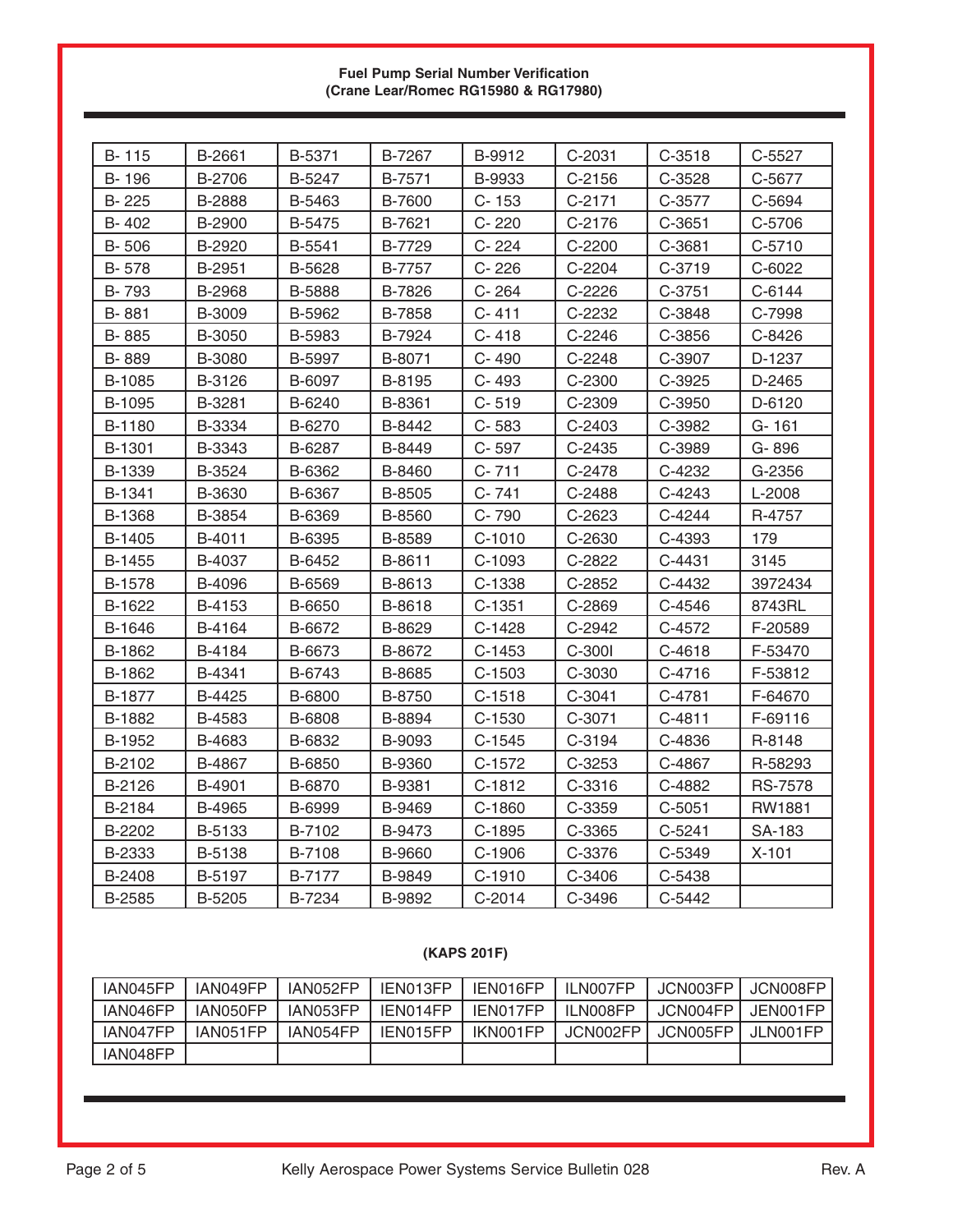#### **PROCEDURE:**

#### **CAUTION:**

Do not depend on this Service Bulletin for gaining access to the aircraft or engine. This will require that you use the applicable manufacturers maintenance manuals or service instructions. In addition, any preflight or inflight operational checks require use of the appropriate AFM or POH.

#### **NOTE:**

The visual inspection procedure may be performed by a competent and qualified pilot familiar with the specific aircraft.

#### **NOTE:**

Repair of fuel pump models RG15980, RG17980, 201F, and TCM series 638156, 638155, 630751 and 636898 must be performed at a qualified repair station equipped and suitable to work on these specific fuel pumps. All work must be performed in accordance with the applicable OEM's maintenance manual or service instructions.

This procedure has two steps. First, the visual inspection; the purpose is to determine if the fuel pump is free of any fuel leakage and may be suitable for operation under compliance time (b). Second, the instructions to remove and forward for repair, the fuel pump models affected. See caution above. See Verification Table on page 2 for serial numbers affected.

#### **VISUAL INSPECTION: (per Affectivity)**

- 1. Determine if your aircraft is affected. This will require that you identify the fuel pump serial number per the table on page 2 or if the fuel pump has been overhauled between September of 2005 to July 25, 2007. Either method is acceptable but must be verified by either the fuel pump data tag or by logbook entry. Refer to Fig 1 for typical fuel pump illustration.
- 2. Locate the fuel pump overboard drain tube. This is a small 1/8" tube which extends into the airflow and is located beneath the engine cowling. Location varies with aircraft model. It may be alone or grouped together with several tubes.
- 3. Visually inspect the area around the tube and the belly of the aircraft or the bottom of the cowl on twin engine aircraft. Look for evidence of fuel staining (generally a blue/green stain).
- 4. If **any** fuel staining is found around the tube or trailing back onto the belly of the aircraft (or the bottom of the cowl on twin engine aircraft.), no further flight is permitted per compliance time (a). Proceed to fuel pump replacement on page 4.

#### **WARNING:**

Prior to starting and running the engine, make sure that an appropriate testing area is selected and that all equipment, staff or other persons are clear of the propeller or rotors.

5. If **no** fuel staining is found, continue per compliance time (b) above. NOTE: If the aircraft has recently been cleaned, run the engine to power or alternatively, place the mixture control in idle cutoff with throttle retarded and apply boost pump pressure. No fuel should be present or run from the drain tube. If there is no indication of fuel leakage, operation may continue per compliance time (b) above. Either or both methods of test may be performed and are acceptable.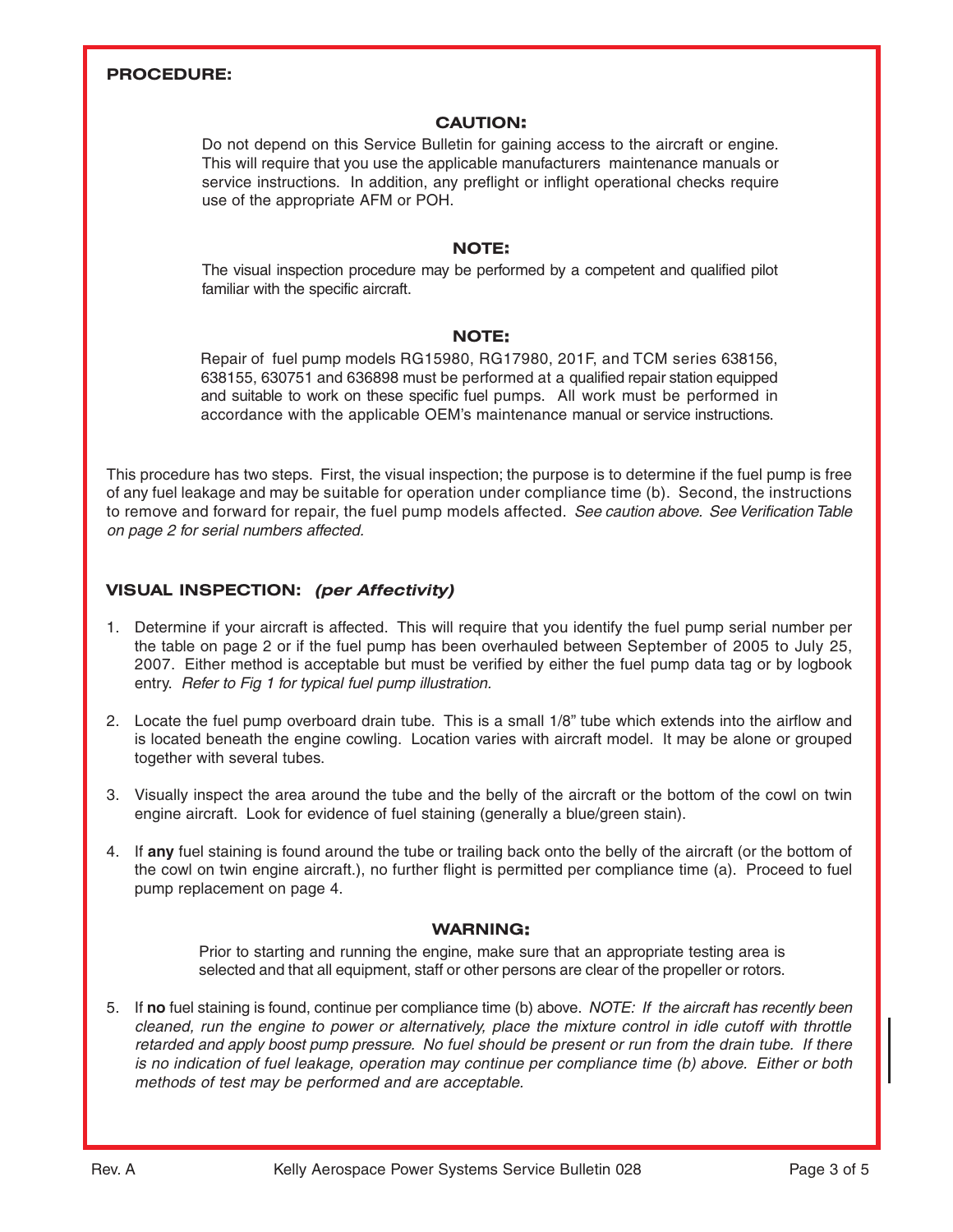

**Figure 1 - Typical Fuel Pump Illustration**

#### **FUEL PUMP REPLACEMENT:**

#### **WARNING:**

Prior to starting and running the engine, make sure that an appropriate testing area is selected and that all equipment, staff or other persons are clear of the propeller or rotors.

#### **NOTE:**

Any and all fuel pump repair work must be performed in accordance with the applicable OEM's maintenance manual.. Use Lear/Romec (Crane) Component Maintenance Manual for RG15980 Series and RG17980 series pumps. Use TCM maintenance manuals for series 638156, 638155, 630751 and 636898 pumps. (always use latest revision) For the 201F fuel pump, use Kelly Aerospace Overhaul Manual, Part Number 200201-0000 Rev. C May 22, 2007 (or latest revision).

- 1. Remove the engine cowl to gain access to the engine fuel pump. Utilizing the applicable aircraft and/or engine manufacturers maintenance manuals or service instructions.
- 2. The affected fuel pump models must be removed and repaired. The repair consists of replacing the fuel pump diaphragm and plunger assembly. (See Figure 2) This repair cannot be done in normal field service. Once the pump is removed, it must be sent to a qualified repair station equipped and suitable to work on these specific fuel pumps.